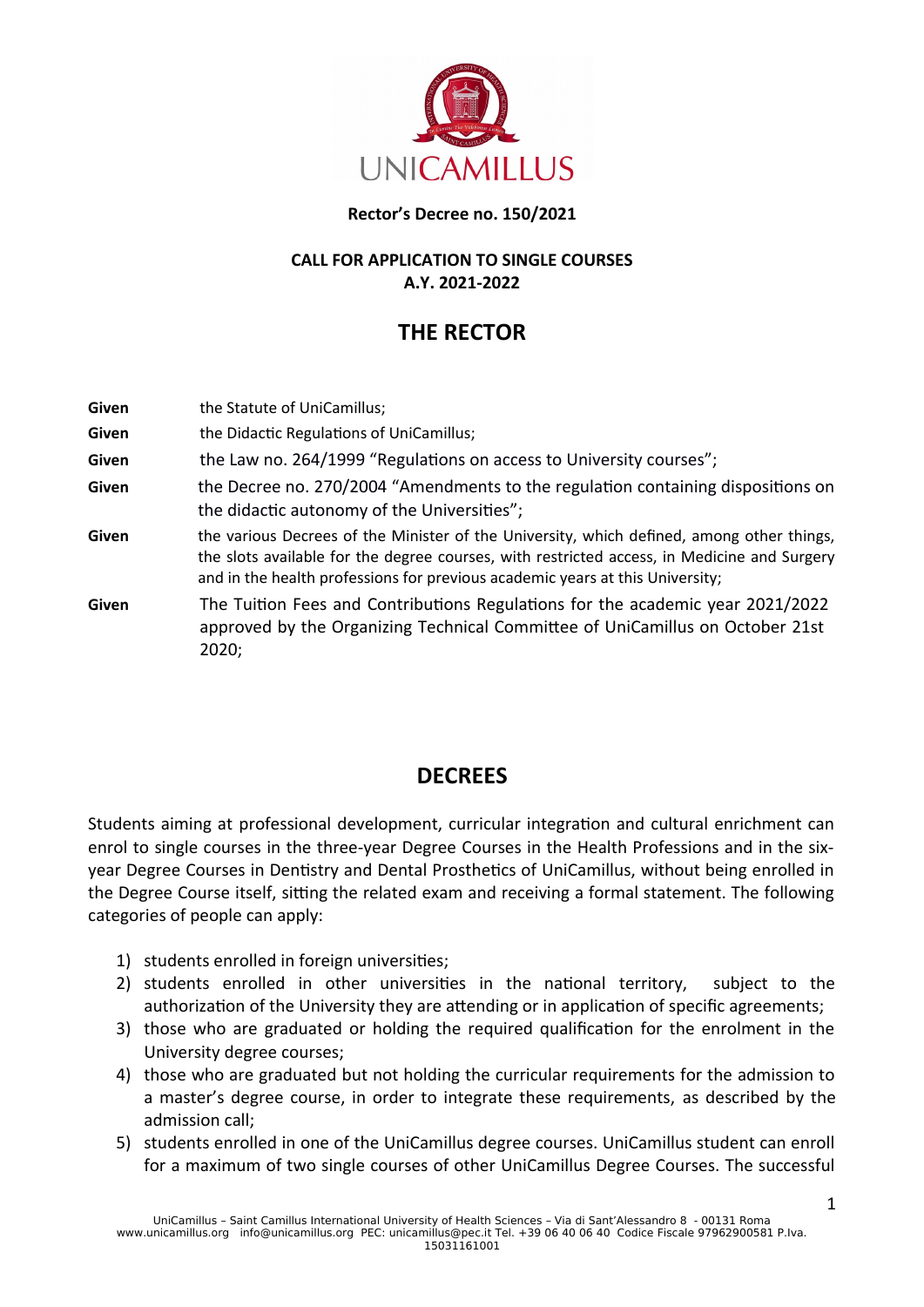completion of the related exams does not contribute to the achievement of the credits required for the achievement of the degree the student is enrolled in, and is not considered in the average grade, but it is added to the student's career.

For students enrolled in foreign Universities the certificate attesting the qualification must be translated and legalized by the competent diplomatic or consular authorities.

For single courses belonging to degree courses in which compulsory attendance is required, this is also foreseen for single courses. The lessons of the courses take place in the presence of the University headquarters.

#### **Incompatibility**

The following cathegories of students cannot enroll in the single courses of UniCamillus:

- students of this University enrolled in a bachelor or master's degree course,
- the students of this University on a study interruption regime,
- Students of this University on suspension of studies.

#### **Terms and deadlines for submitting applications**

The application for admission to single courses (to be completed according to the attached form) must be submitted to the Registrar's Office by the following dates:

- 30 September 2021 for courses scheduled in the first semester;

- 31 January 2022 for courses scheduled in the second semester.

Upon expiry of the deadline for submission of the admission application, candidates will be contacted by the Registrar's Office by e-mail for the communication of the outcome of the admission request and the related procedures.

#### **Exams**

Students enrolled in single courses take exams with the same modalities of the students enrolled in the study courses.

The dates of the exams are published on the University website.

The student enrolled in single courses can only take the exams provided for in the educational offer of the academic year in which they enrolled.

In order to take the exam, students must be in compliance with taxes and contributions.

#### **Taxes and contributions**

The tuition fees for the single Course include:

- 1. a contribution of 130.00 Euros for administrative fees;
- 2. a contribution per academic credits (CFU) calculated on the basis of the yearly cost of the